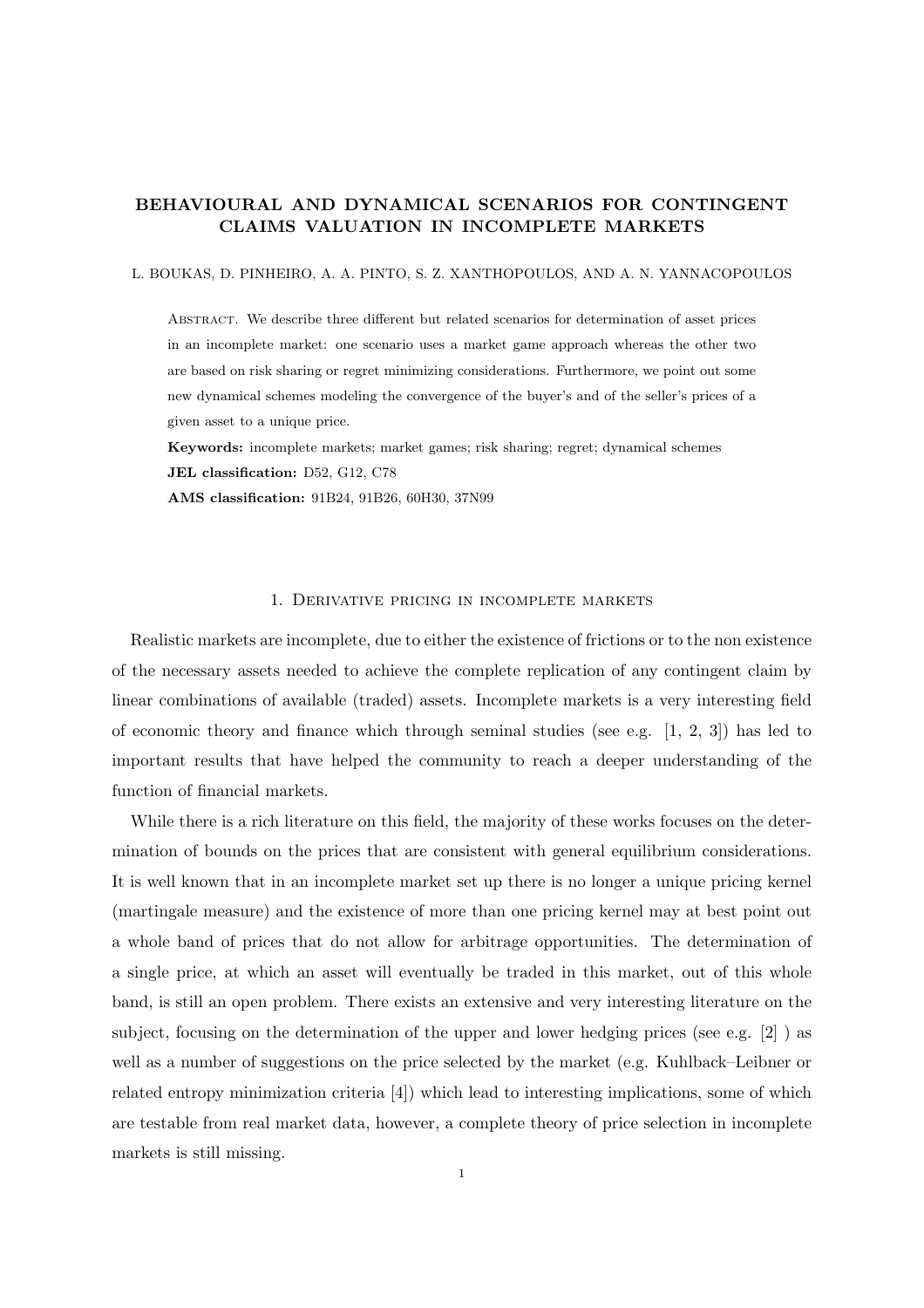#### 2 L. BOUKAS, D. PINHEIRO, A. A. PINTO, S. Z. XANTHOPOULOS, AND A. N. YANNACOPOULOS

The aim of the papers [5, 6] is to contribute to this literature by providing types of scenarios on price selection in incomplete markets. The scenarios are based on behavioural considerations and lead to interesting results. We deliberately use a simple one period discrete model in order to reveal and clarify the concepts and ideas behind price formation rather than linger on laborious technical details that would be of interest to a more specialized audience. Then the passage to a multiperiod model should not cause any vital difficulties and we plan to present it in future work together with the case of the continuous model.

# 2. Three scenarios for price selection

It is well known that in an incomplete markets setting, if equivalent martingale measures exist, they are not unique. Therefore, this leads to more than one possible price, all of which are consistent with the absence of arbitrage arguments. Other criteria will therefore be needed in order to select the price at which a particular asset is traded in an incomplete market. Several criteria have been proposed in the literature for the selection of the measure chosen for the price of a particular asset in an incomplete market, the majority of which is based, to the best of our knowledge, on the minimization of entropy related functions. Such functions quantify the "distance" between the true statistical measure of the market and the equivalent martingale measure chosen by the agents in the market.

In [5, 6] an alternative route is taken where three different, but ultimately related, scenarios are proposed for the price selection in incomplete markets. All scenarios assume that the participating agents have some initial beliefs about the distribution of the future states of the world. Based on these beliefs, each of them has in mind an initial non arbitrage valuation of the derivative security, according to which no risk is assumed utility-wise. The first approach is a market game approach, the second is a risk sharing approach whereas the third approach is one in which the agents update their beliefs about the possible prices of the states of the world, in a way which is consistent with the minimization of total regret.

2.1. Market games approach. The first scenario is a market game where the buyer and the seller bargain on the price of the derivative and choose the bargaining strategy that minimizes maximum regret. Given their initial valuations, this mechanism offers a unique bargaining strategy, that will lead to at most one unique price (depending on their initial valuations).

We assume that the two agents will eventually reach a price agreement and we explore the basic scenarios under which this can be achieved. We also assume that the two agents are impatient. Impatience leads them to act (even momentarily) as if they are entering a one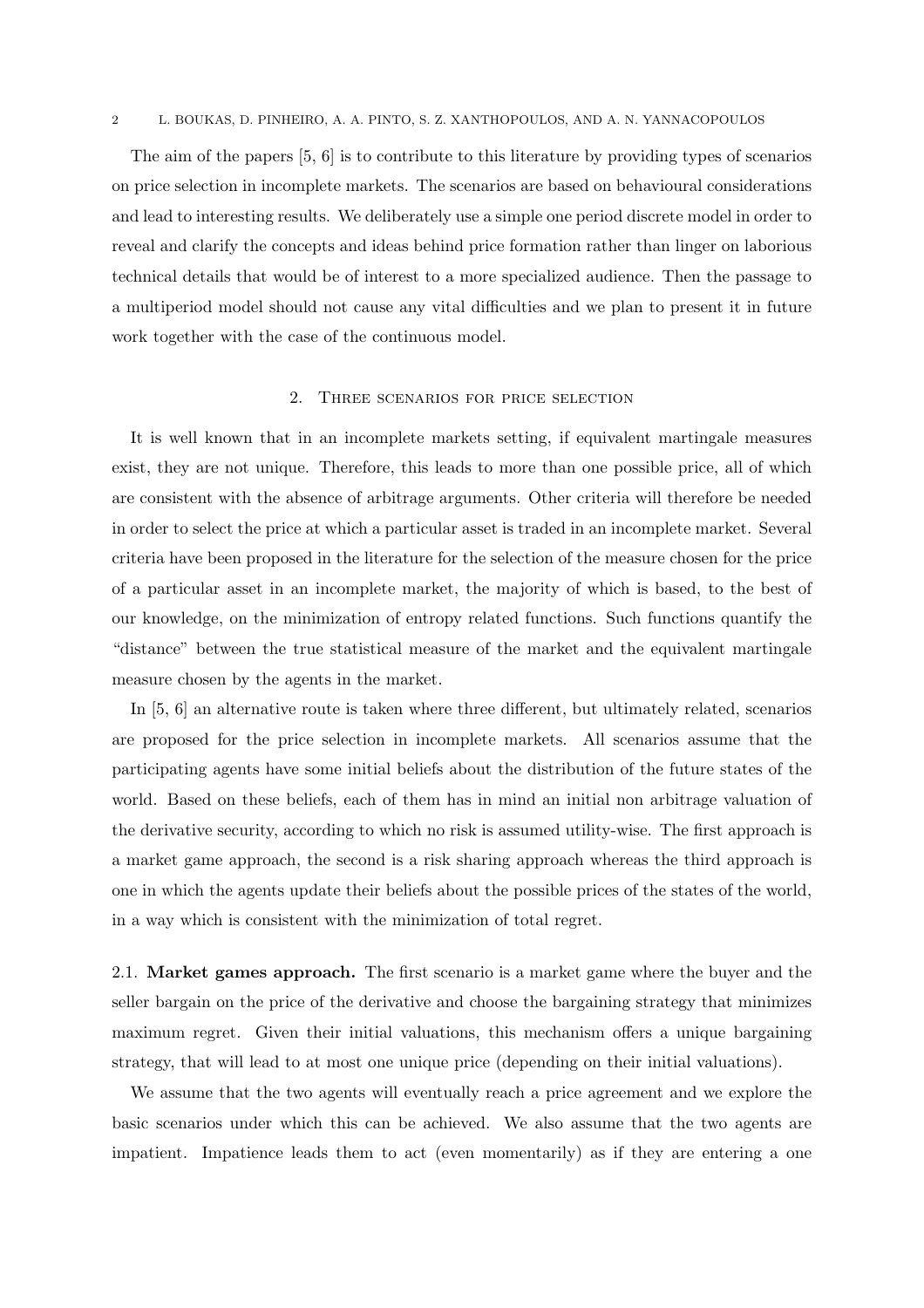bid sealed-auction and within this framework we consider that their objective is minimization of maximum regret. According to Linhart [7] in the minimax regret case there exists unique strategy (in contrast to the case of maximization of profit objective) which is a generalization of the linear equilibrium of Chatterjee-Samuelson [8].

2.2. The risk sharing approach. The second scenario which leads to a unique price for the asset is based on the concept of risk sharing price for the asset. In this scenario we assume that each of the agents has firm beliefs about the future prices of the world but deliberately undertakes some risk so that the transaction will be made possible. The unique price of the asset is defined by the solution of an optimization problem, in which the risk undertaken by each agent is chosen so that a convex combination of the risks undertaken by the agents is minimized, under the constraint that the transaction is made possible, i.e. under the constraint that the buyer's price is greater or equal than the seller's price.

2.3. Optimal choice of the agents market price of risk. The third scenario models the situation where the two agents do not have firm beliefs about the future states of the world but are willing to update their beliefs as part of the bargaining procedure. Their quoted prices thus do not entail any risk but there is some potential loss, which we call regret. The potential loss for agent 1 comes about from not being able to persuade agent 2 to accept her original belief (that would lead to the best possible price for her) and similarly for agent 2. A unique price is then chosen by the solution of an optimization problem in which the beliefs are chosen so that the convex combination of the regrets of the two agents is minimized under the constraint that the transaction eventually takes place.

## 3. Dynamic mechanisms for price selection

In [6] we introduce dynamic mechanisms that lead the agents to the price at which the derivative is traded. Such dynamic mechanisms lead to a common price between buyer and seller, which may or may not be the one proposed in the three scenarios of the previous section. These dynamical mechanisms are reminiscent of the Walras tattônement scenario in general equilibrium considerations and add to the general literature on how markets are led to their "equilibrium" states. We study the stability of these mechanisms as well as their robustness with respect to random perturbations.